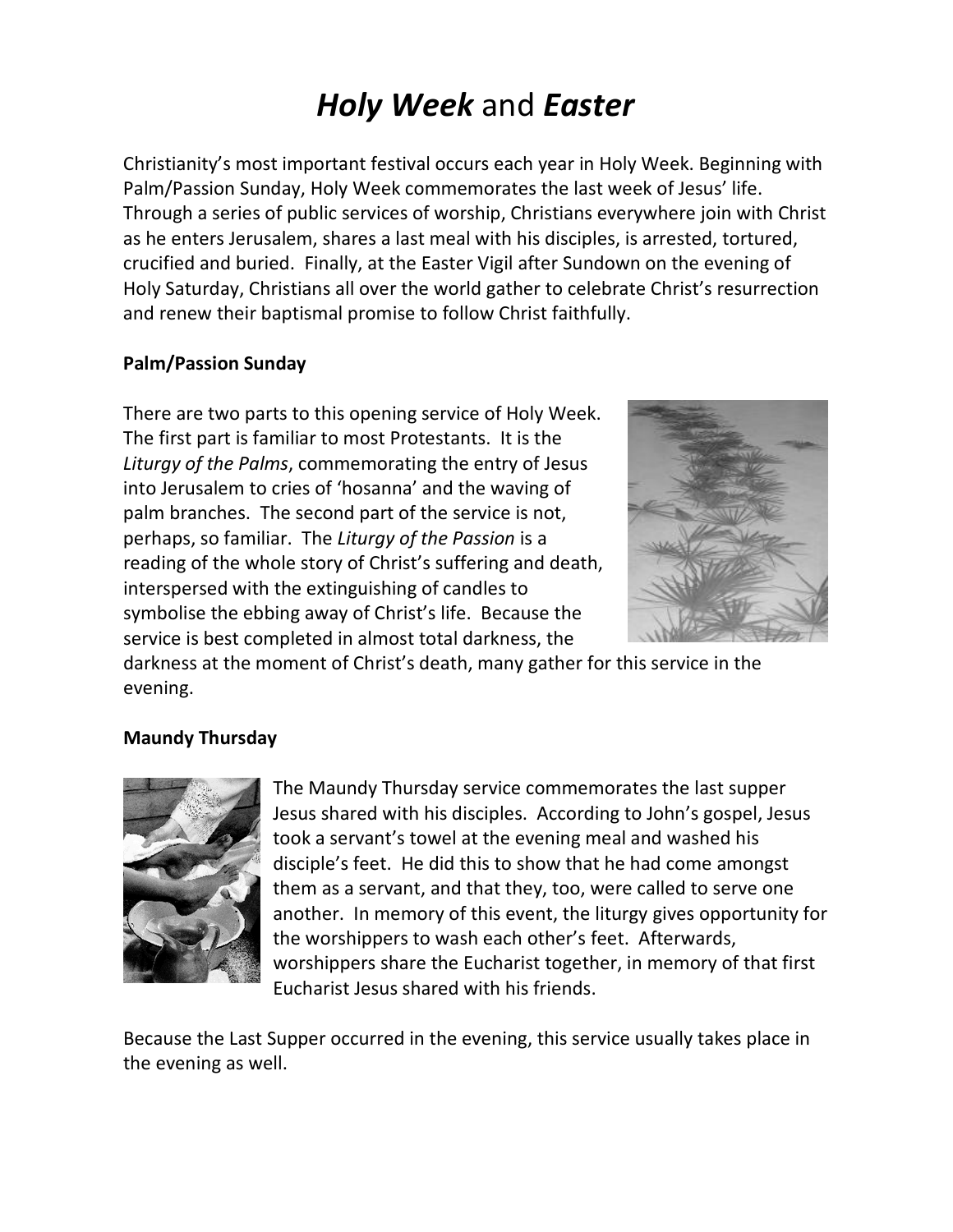The Maundy Thursday service should not be regarded as an event that stands on its own. It is part of one great act of worship that lasts for three days, in a multi-service liturgy known as the *Paschal Triduum,* or *Great Three Days of Easter.* For that reason, there is no blessing or dismissal at the end of the Thursday event. Instead, the church is stripped of all colour and light in preparation for the next part of the *Triduum* on Good Friday.

# **Good (or Great) Friday**

There are two services on Good Friday. The first, an ecumenical *Stations* or *Way of the Cross* procession, has its origins in a private devotional practise from fourth century Rome. There the journey of Christ to Golgotha, carrying his cross, was commemorated by a rhythmic movement of walking, reading and prayer. Today it has become a means by which separated churches may come together to publicly share their sorrow at Christ's death. An ecumenical *Way of the Cross* is often planned for the late morning of Good Friday.



The second service of Good Friday is often celebrated at 3 pm, in memory of the hour of Christ's death (Matt 27.45). This second component of the *Easter Triduum* incorporates a reading of the story of Christ's death, a series of 'reproaches' as from God the Father towards a world that would crucify his son, and a final movement of silent prayer

that is known, traditionally, as the 'veneration of the cross'. Here a great wooden cross is laid on the floor of the church and people are invited to stand or kneel before it, to touch the cross and offer their prayers of penitence and thanksgiving for Christ's great sacrifice. It is a very, very moving service.

Again, there is no dismissal or blessing at the end of the service. Instead, the participants are invited to continue their worship at the final component of the *Triduum,* The Great Vigil of Easter.

## **The Great Vigil of Easter**



The Great Vigil is the most important service of the Christian year because it celebrates what, for Christians, is the central event in human history, the resurrection of Jesus Christ from the dead. The service begins after sundown with a *Liturgy of Light.* Worshippers gather outside the church around a fire from which a new Paschal candle is lit. The Paschal (Easter) candle is a symbol of Christ's resurrection. It burns in the church every Sunday during the Easter season to remind us that Christ is risen. Following behind the